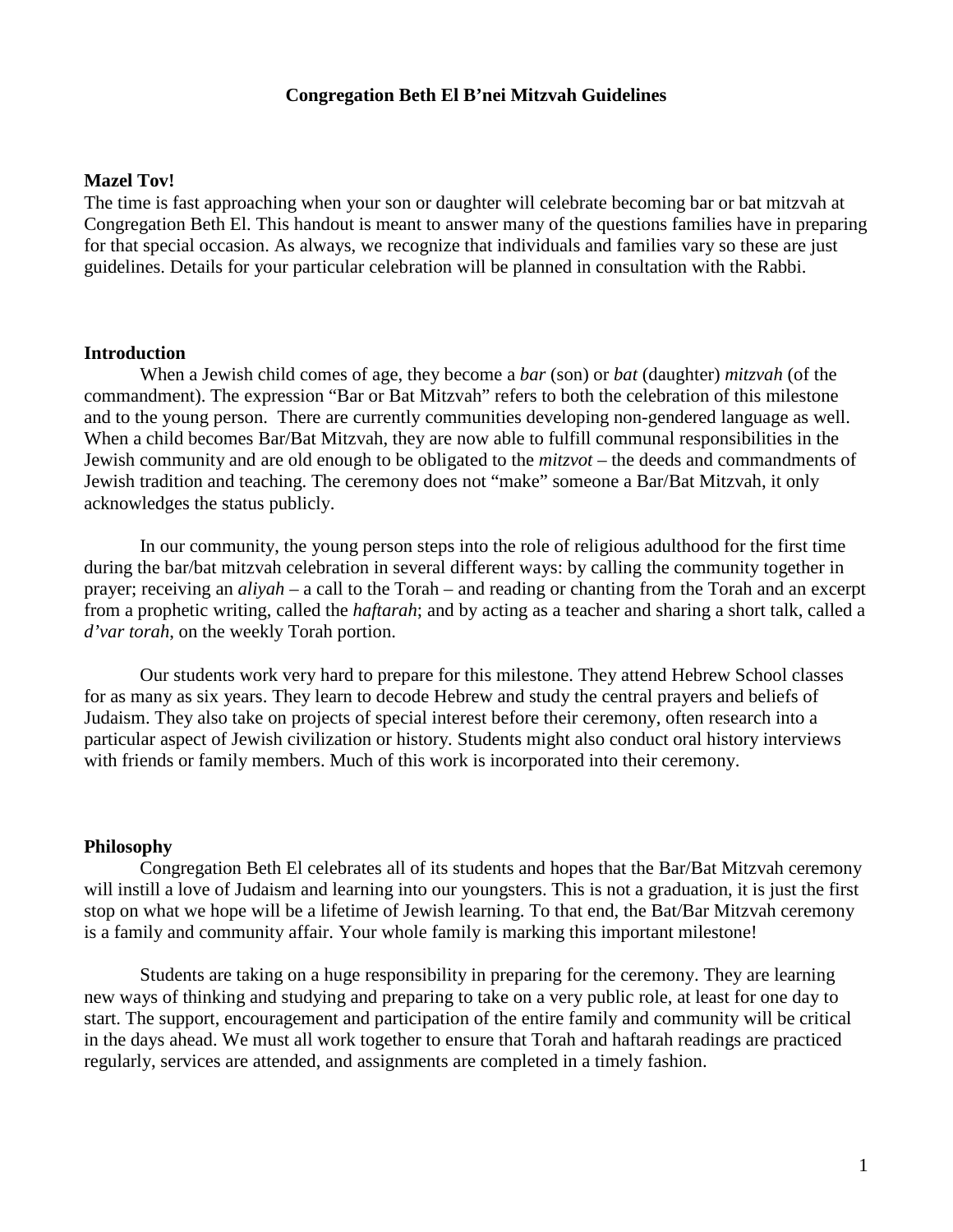## **Congregation Beth El Policies**

The following are policies of Congregation Beth El. If you have concerns or issues about any of these policies, please discuss them with the Rabbi. Exemptions or exceptions will only be made with the guidance of the Ritual Committee and the approval of the Board of Directors.

- 1. Bar/Bat Mitzvah students must be enrolled in the Beth El Hebrew School.
- 2. Prior to the celebration day, the family must be current with Beth El dues and a member in goodstanding in the community.
- 3. In accordance with Jewish tradition, video cameras, still cameras, and recording devices are not to be used during any Shabbat services (Friday evening or Saturday morning) or on synagogue premises on Shabbat.
- 4. Non-Jewish parents and family members are permitted on the bimah during the service and can participate with non-liturgical readings or blessings. Traditional Jewish liturgy is not read or facilitated by non-Jewish participants during the service.

## **Requirements and Expectations**

*Shabbat Morning*: Each month in the year prior to b'nei mitzvah celebration *Friday Evening:* At least once a month in the year prior to the b'nei mitzvah celebration (as described below)

## **Attending Services**

*Because the celebration of the Bat/Bar Mitzvah is incorporated into a regular Shabbat service, the importance of attending services prior to the Bar/Bat Mitzvah cannot be overstated!!* This is where the student practices and grows comfortable leading prayers and also reinforces their learning through practice. It is also where students are able to make connections with members of the congregation who regularly attend services but may not be involved in Hebrew School activities. Combined, these factors lead to a more meaningful celebration on the Shabbat on which the student will take on the B'nei Mitzvah leadership responsibilities.

We have services every Friday evening throughout the year and a traditional Shabbat morning Torah service on the first Saturday of each month during the academic calendar year.

Students who attend a minimum of 12 Friday evening services in the year prior to their celebration will have the opportunity to lead parts of that service on the Shabbat evening of their b'nei mitzvah and can share their oral history report as the sermon that evening.

Students are expected to attend Shabbat morning services when they are offered, especially in the year prior to their b'nei mitzvah celebration. They should also plan to attend as many of the holy day observances throughout the year.

After the Bar/Bat Mitzvah celebration, many students continue service-leadership and Torah reading roles in the congregation, especially during the High Holy Days.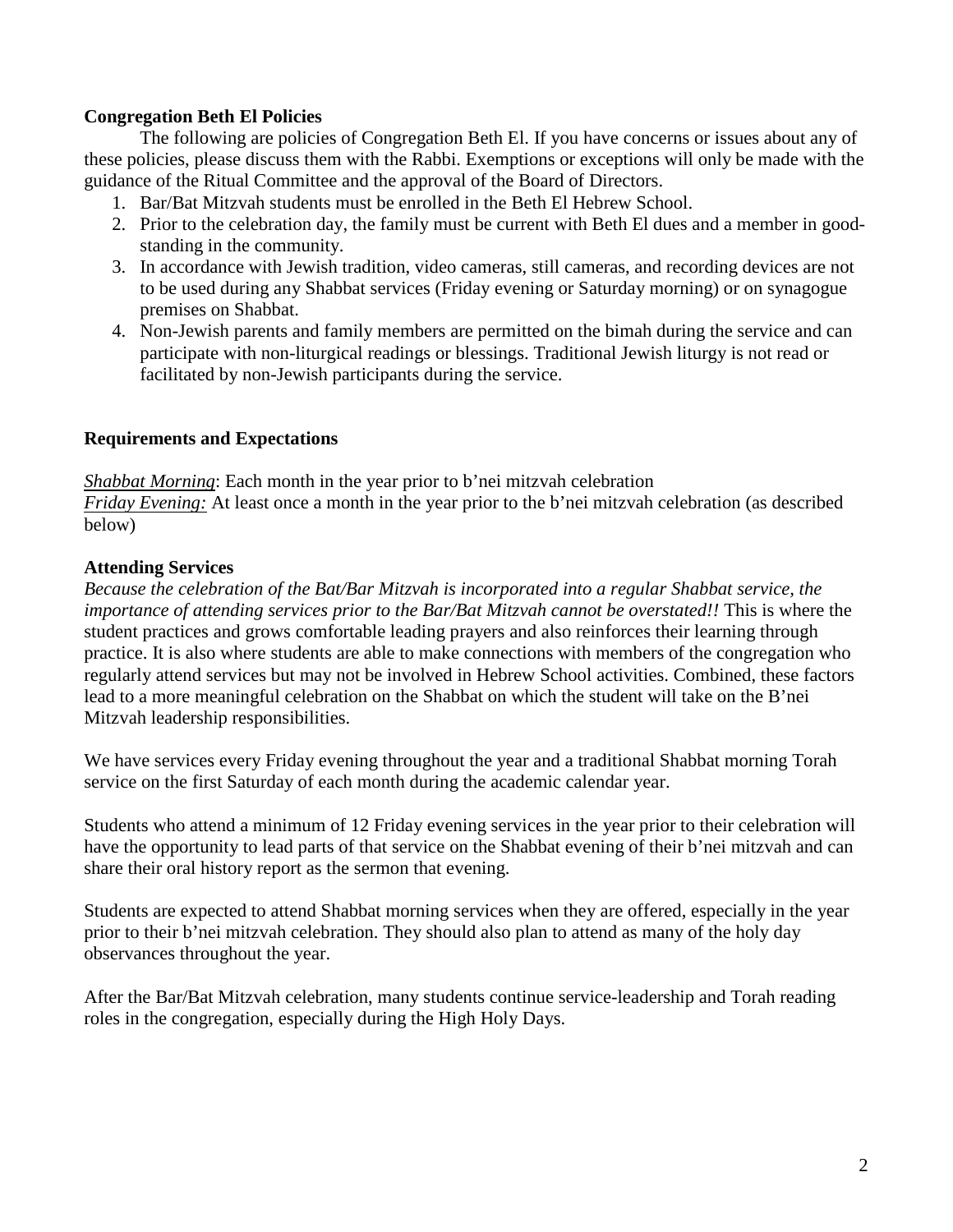## **Curriculum**

Bar/Bat Mitzvah students should be proficient in basic Hebrew reading skills, be able to lead the congregation in the standard prayers, read from the Torah and the Haftarah, and give a sermon on the day of their celebration. We also realize that students have different strengths, comfort levels, and personal issues which might need to be taken into consideration when planning for the Bar/Bat Mitzvah. Students with special developmental or learning needs will always be accommodated.

Students prepare for their Bar/Bat Mitzvah by coming to Hebrew School classes which, in the year prior to their celebration, will focus on this preparation. Individual meetings are also scheduled with the Rabbi for tutorials on the Torah readings, blessings, and speeches. In the case of a large Bar/Bat Mitzvah class, these may be group tutorials.

*Liturgy:* The following is the basic prayer-set expected to be learned prior to the Bar/Bat Mitzvah celebration, there is always the option to learn and do more than is on this list:

-Shalom Aleychem -Tallit blessing -Shema/v'ahavta -Hatzi Kaddish -Veshameru -Barehu -Hatzi Kaddish -Torah blessings -Aleynu -Kiddush (full) -Motzi

*Friday evening: Saturday morning:* -Mi Camokha -Psalm 150 (Halleluyah) -Vaykhulu - Haftarah blessings

Depending on readiness, (see Attendance requirements above) students will have the opportunity to lead some or all of these prayers at their b'nei mitzvah celebration.

In addition to prayers and blessings, students will be expected to learn at least one aliyah, the maftir, of their Torah portion as well as the associated Haftarah portion. These portions will be read by the Bar/Bat Mitzvah during the service. Chanting these biblical readings will be taught and encouraged, though not required. Prayerbooks will be available through the synagogue.

*Written Projects:* Students are expected to present one teaching or sermon at the Saturday morning service. The speeches are prepared with the guidance of the parents and the Rabbi. Special help with writing is also available. The student will have the opportunity to practice giving their speeches many times before the big day. If they lead a Friday night service (see requirements above) they will have the opportunity to do two, based on their project work.

*Project Work:* For the teaching sermon, the student will complete at least one of these choices, or an approved alternative: For an Oral History project, each student interviews at least two Jewish people, their parent's age or older. The interview focuses on what it was like for each of the people when they were Bar/Bat Mitzvah age, the role Judaism plays in their lives, and how this compares to the experience of the student. This project is written up in report form and may be presented to the congregation.

A *d'var Torah* or sermon may be based on their Torah or Haftarah portion. Students choose a theme that is of interest and study traditional and modern commentary in order to apply it to their life.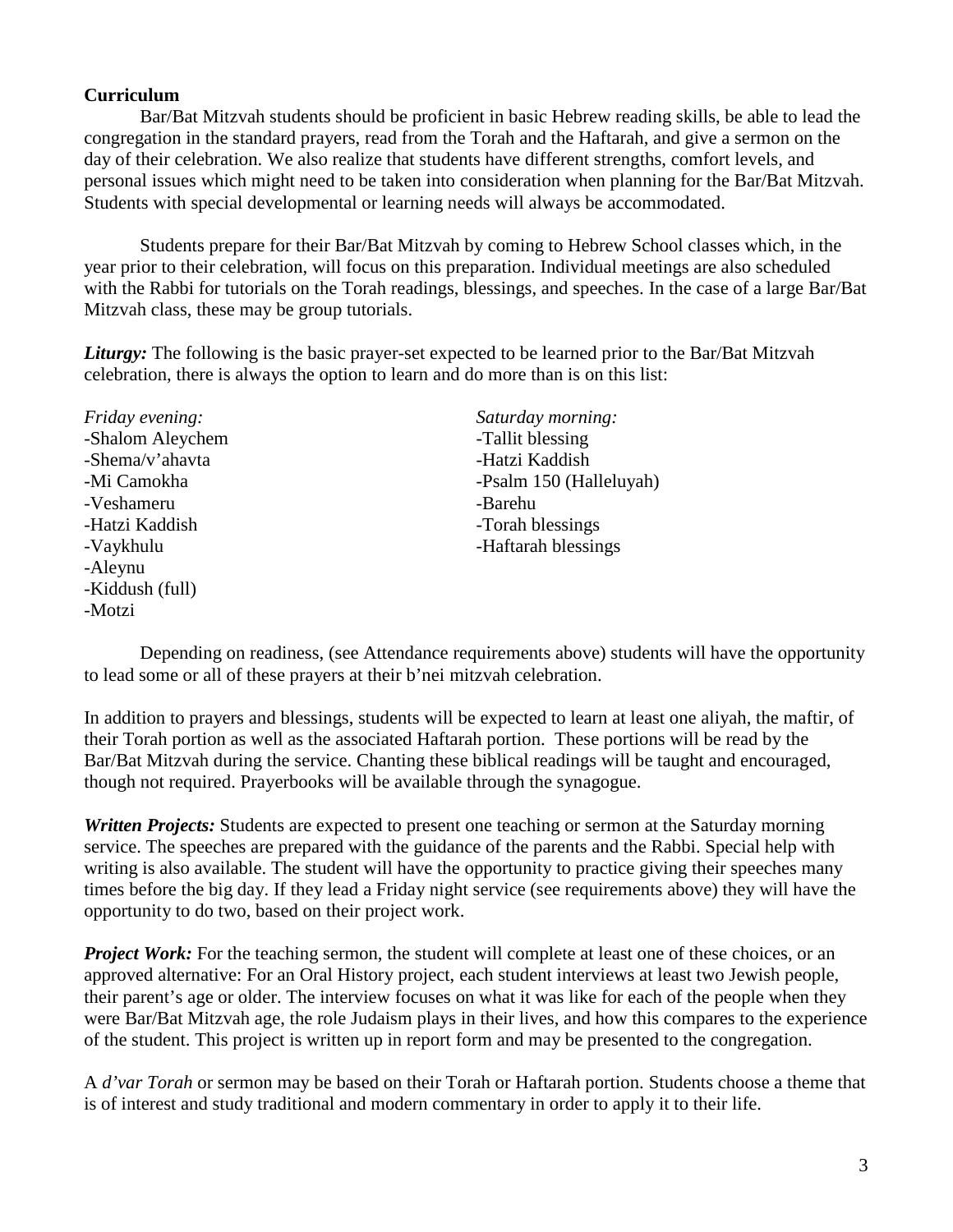A teaching can also be research into a topic relevant to Jewish life, an artistic or musical project, or any other creative endeavor with Jewish content. This is worked on over the year prior to the Bar/Bat Mitzvah celebration and often is incorporated into the *d'var Torah* given at the Saturday morning service.

*"Mitzvah" Project:* Because communal responsibility is an important component of being Jewish, students are encouraged to choose a project that will benefit either the synagogue community, the broader Jewish world, or any cause to which they are committed (whether Jewishly focused or not.) Projects range from tzedakah fundraising drives, collection of goods, volunteer service, or incorporating tzedakah into their b'nei mitzvah plans. These projects should be started, if not completed, before the b'nei mitzvah date.

## **Materials Needed**

Every student should have a binder to keep all of her or his materials in. You will also need a supply of Post-it flags. The binder, prayerbooks, a writing utensil, and extra paper should come with the student to every meeting and every class!!!

# **CHECKLIST**

- \_\_\_ Shabbat Morning Services (6-8 in the year prior)
- \_\_\_ Friday Night Services (12 in the year prior)
- \_\_\_ Required Prayers
- \_\_\_ Teaching/Sermon
- \_\_\_ Mitzvah Project
- \_\_\_ Hebrew School
- \_\_\_ Member in good standing

## **Bibliography**

| Davis, Judith   | Whose Bar or Bat Mitzvah is it Anyway? A Guide for Parents Through a Family |
|-----------------|-----------------------------------------------------------------------------|
|                 | Rite of Passage                                                             |
|                 | Lewit, Jane & Ellen Epstein Bar/Bat Mitzvah Planbook                        |
| Salkin, Jeffrey | Putting God on the Guest List: How to Reclaim the Spiritual Meaning of Your |
|                 | Child's Bar or Bat Mitzvah                                                  |